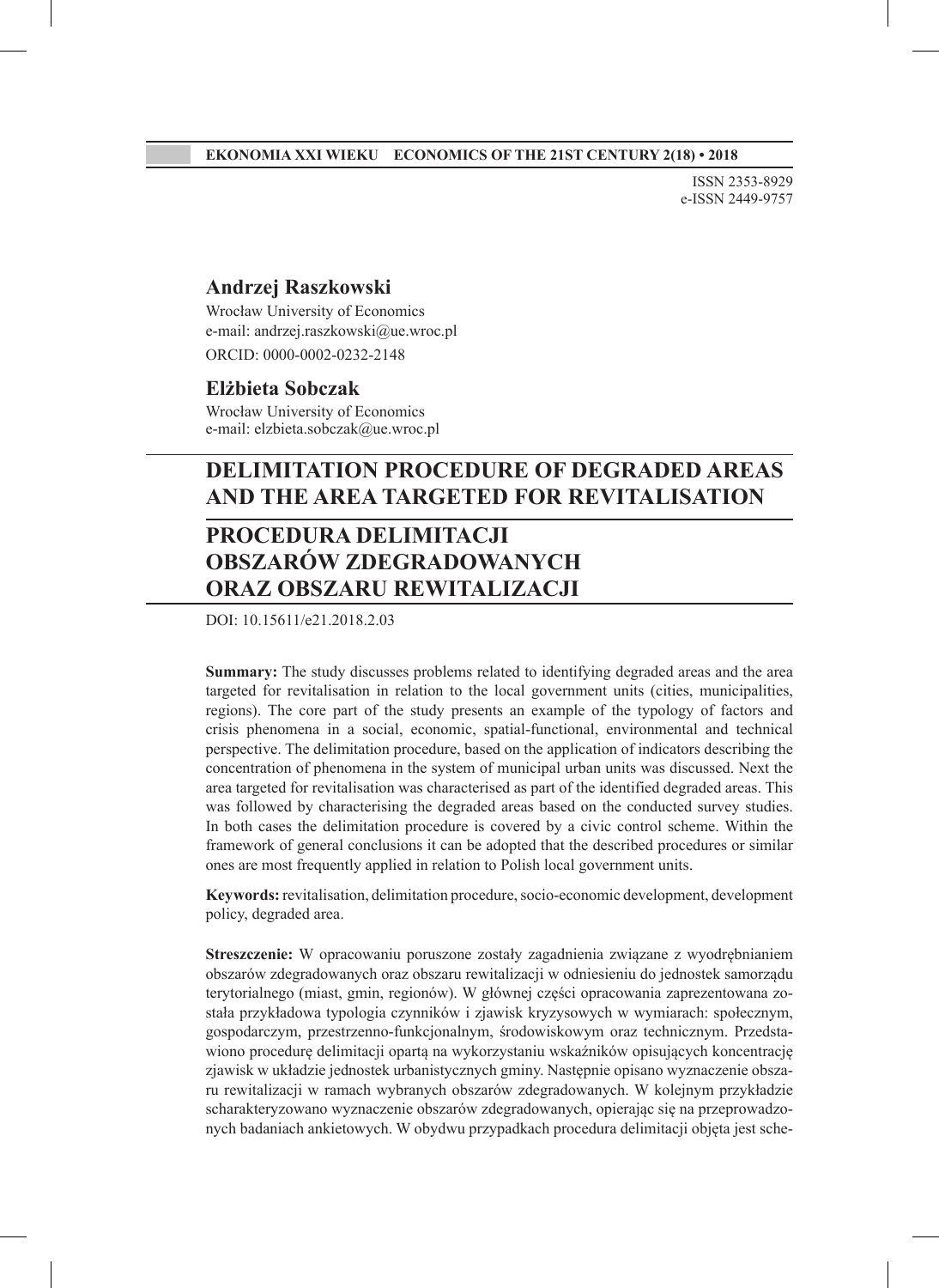matem kontroli obywatelskiej. W ramach wniosków można przyjąć, że opisane procedury są najczęściej stosowane w odniesieniu do polskich samorządów.

**Słowa kluczowe:** rewitalizacja, procedura delimitacji, rozwój społeczno-ekonomiczny, obszar zdegradowany, obszar rewitalizacji.

## **1. Introduction**

One of the most important elements related to the process of revitalisation is the correct and relatively accurate identification of the areas which should be covered by the aforementioned revitalisation. Practically in every territorial unit there are areas requiring corrective actions, therefore it is important to select the ones which require them the most. Due to limited financial and organizational resources it is often impossible to revitalize all degraded areas. In light of these assumptions, the delimitation process covering both the degraded areas and the areas of revitalisation remains an important component of local development policy and may influence the pace of socio-economic changes.

The standard revitalisation process is carried out based on a strategic document, i.e. the local revitalisation programme, which defines the framework of the procedure and the schedule of activities. The programme essentially consists of the following parts: a socio-economic diagnosis of the territorial unit (social, economic, environmental, spatial-functional, technical sphere); a SWOT analysis; PESTEL; a problems tree [Allen 2001]; the diagnosis of factors and crisis phenomena in five mentioned spheres; the designation of degraded areas; identifying revitalisation areas within the degraded areas; the vision of the area condition following revitalisation; revitalisation goals; planned revitalisation effects; a list of basic revitalisation projects; a list of additional revitalisation projects; mechanisms ensuring complementarity between individual projects in the areas covered by revitalisation; social participation in revitalisation process; linking the programme to the other strategic and planning documents of the territorial unit; the system of implementation, monitoring and evaluation.

This is an example of a revitalisation programme system, which in relation to a specific municipality or a city can have a slightly different structure, corresponding to local preferences, e.g. an extended, added part related to the revitalisation of post- -industrial, post-military, post-port, post-shipyard areas, etc.

It should also be mentioned that a revitalisation programme remains one of many strategic documents dedicated to local government units having a measurable impact on developing a policy focused on supporting sustainable development [Giorgetta 2002]. The basic documents include the municipal sustainable development strategy, however the environment protection programme, tourism development strategy, promotion strategy [Kotler et al. 1999], branding, the programme for historical monuments' protection, the study of determinants and directions for spatial development, low-emission economy plan and the strategy for solving social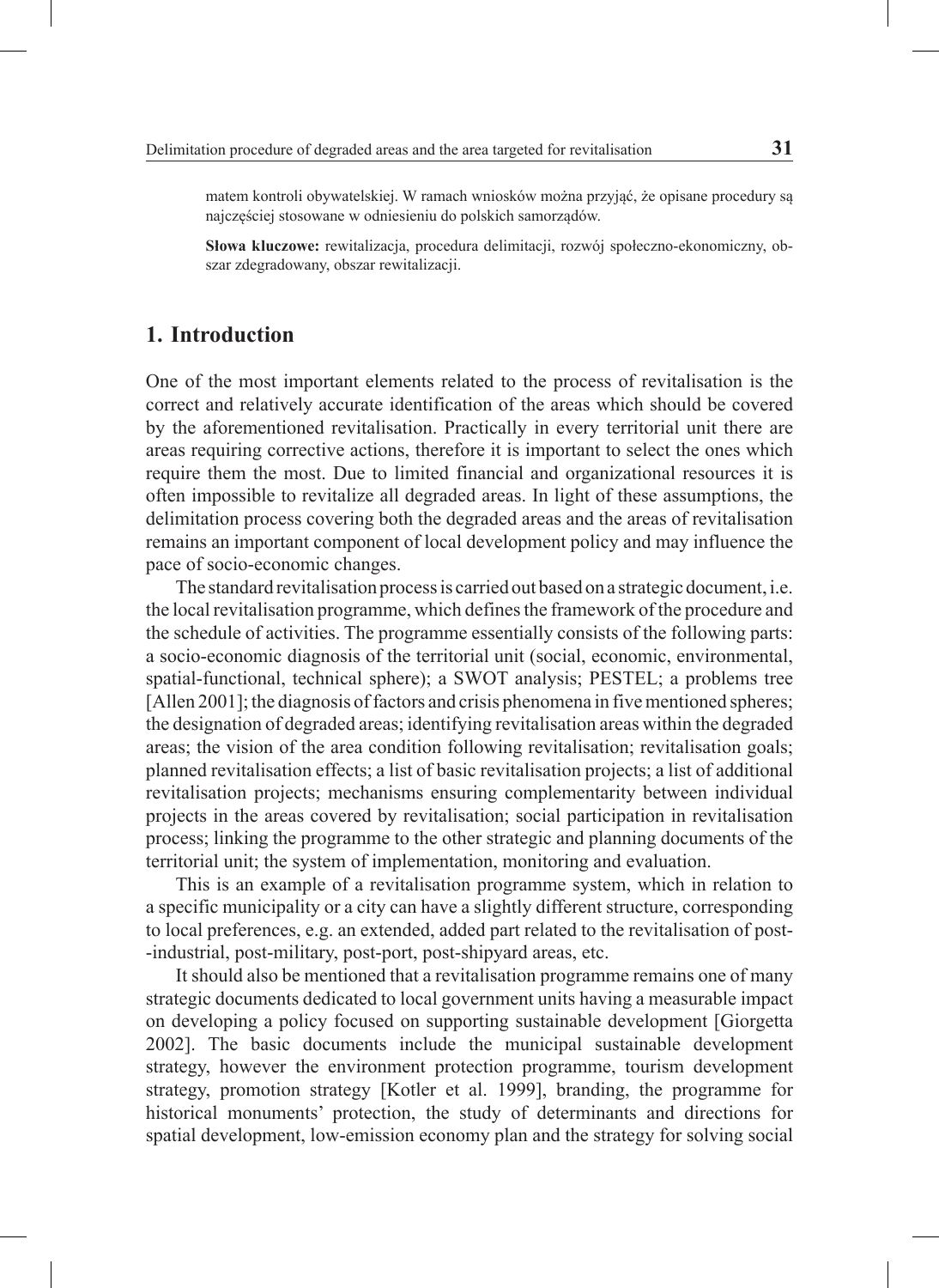problems are also of major importance. Therefore revitalisation is a part of a broadly approached sustainable development, becoming its vital component [Bartniczak, Raszkowski 2017; Pawłowski 2011; Przybyła, Przybyła 2014; Raszkowski, Głuszczuk 2015].

The purpose of this study is to present selected methods aimed at the delimitation of degraded areas and the area ultimately identified for revitalisation. The methods characterised in the study are used for the majority of Polish local government units.

## **2. Defining revitalisation**

Revitalisation can be approached as a coordinated process carried out jointly by the local government, local community, entrepreneurs [Sutton 2010; Mitchell 2001], representatives of non-governmental organizations and other actors [Ruffin 2010], as the component of development policy aimed at counteracting space degradation and crisis phenomena, stimulating development and quality changes through increasing social and economic activity, improving the living environment and protecting national heritage, along with maintaining the principles of sustainable development.

The term 'degraded area' can be understood as an area where a state of crisis has been identified. Most often it refers to urban areas, but can also cover rural areas. A degraded area can be divided into sub-areas, including the sub-areas without common boundaries, provided that an emergency situation is identified in each of these sub-areas. In turn, the revitalization area covers the whole or part of the degraded area, characterised by a particular concentration of negative phenomena, on which revitalization is planned due to its importance for local development [Fitzgerald, Leigh 2002; Głuszczuk, Raszkowski 2015]. The area of revitalization can be divided into sub-areas, including the sub-areas without common boundaries. It is usually covered by certain area restrictions and related to the number of inhabitants determined by their percentage and resulting from internal national and local government regulations.

In the theoretical approach to revitalization problems, complexity remains the crucial factor. Revitalisation oriented activities should cover at least the five key spheres listed in the introduction, often supplemented by the sphere of culture. The contribution of culture to the process of dynamising economic development and strengthening social structures may be greater than it might seem when taking superficial approach [Starr 2013]. Representatives of the business world, education, public authorities, and non-governmental organizations [Edwards, Hulme 1995] are more frequently beginning to perceive culture in the context of a significant development factor, also important in terms of revitalization processes.

Among all the analysed areas, the social sphere is the most important one, in other words we cannot discuss revitalization disregarding the aspect of social revival and social regeneration [Becker, Collins 2003]. One of the most common mistakes or misunderstandings is identifying the revitalization processes with technical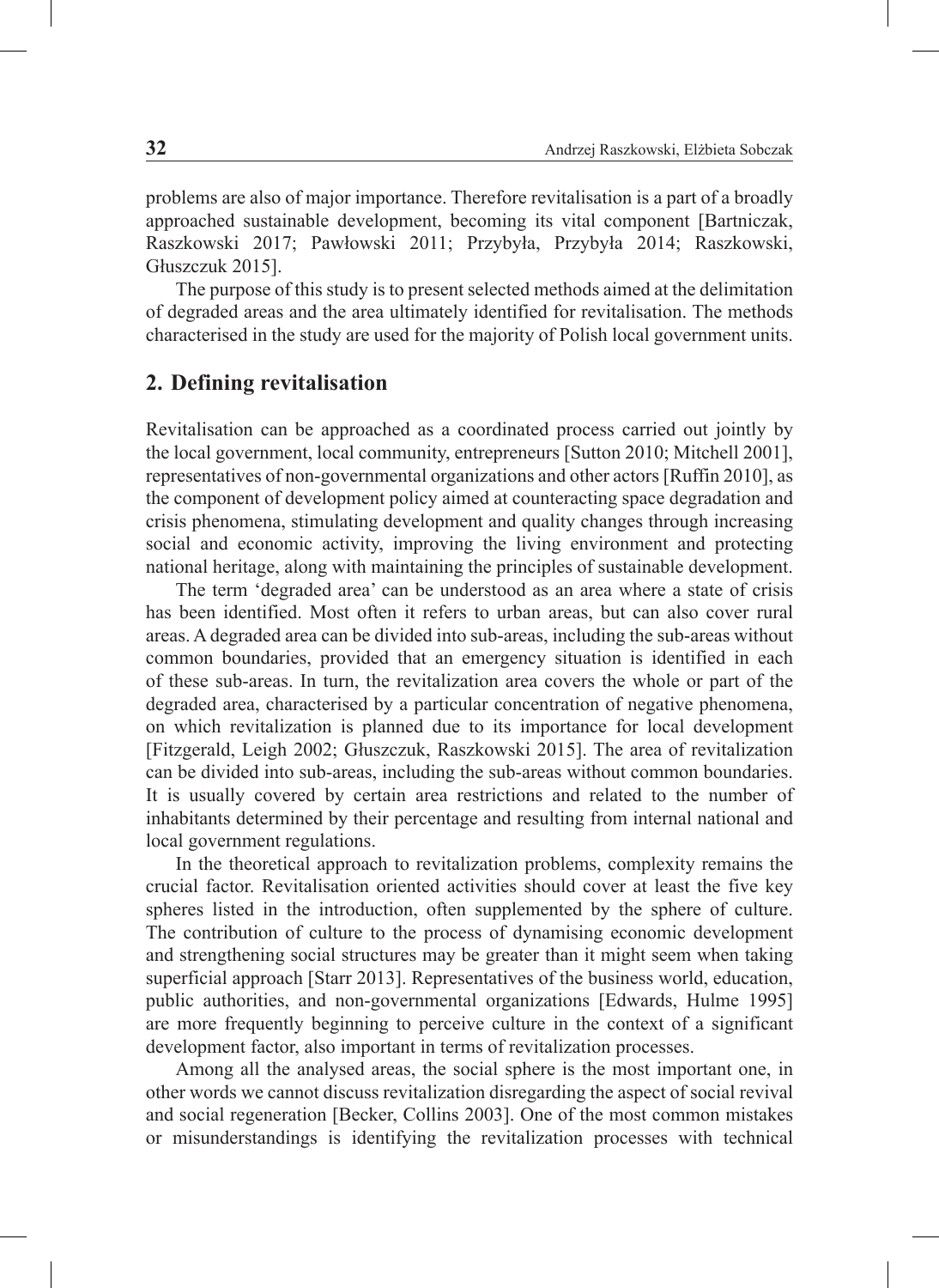aspects only. In such a situation we deal with restoration, reengineering, refinement, reconstruction, and renovation rather than revitalization.

# **3. Selected methods for determining the degraded area and the area of revitalization**

The following part of the study characterises two methods for delimitation of the degraded areas and designated for comprehensive revitalization. The above- -mentioned methods have a simplified formula and their different variants are applied in practice. At this point the universalism of these methods should be emphasized, i.e. they can be used in any local administration system. The lack of access to reliable public statistics or the inability to conduct survey studies among representatives of the local community can result in a bottleneck in the discussed case.

## **3.1. The method based on indicators describing the concentration of negative phenomena**

The first stage on the path to separating the degraded areas is the division of a territorial unit (e.g. cities, municipalities) into urban units, which correspond to its functional and historical conditions. According to this division, all analyses regarding the intensity and concentration of crisis phenomena will be conducted. Urban units represent cohesive areas which can be distinguished as certain entities in social, morphological, functional and spatial terms. They do not always coincide with administrative boundaries, even though they function within them. The existing division into administrative units and statistical units does not always reflect the diversity of urban space and the functional-spatial areas developed within  $it - the$ community of which remains integrated. The division into urban units allows presenting informal structures and connections between the particular areas, and also facilitates the development of a more comprehensive diagnosis covering these areas, since the crisis situations and the problems of individual spheres overlap within the places linked in social, functional and spatial terms. The characteristic feature of urban units is the fact that they cover inhabited areas only. The separation of urban units alone remains of arbitrary and expert nature and is usually carried out by the local authorities.

A city, a municipality are thus divided into urban units, for example:

- Eastern Area (1),
- Western Area (2).
- Northern Area (3).
- Southern Area (4).

A comprehensive diagnosis of the factors, crisis phenomena in all the five (or more) spheres is carried out on the basis of quantitative data and the information predominantly collected from municipal offices, municipalities and local public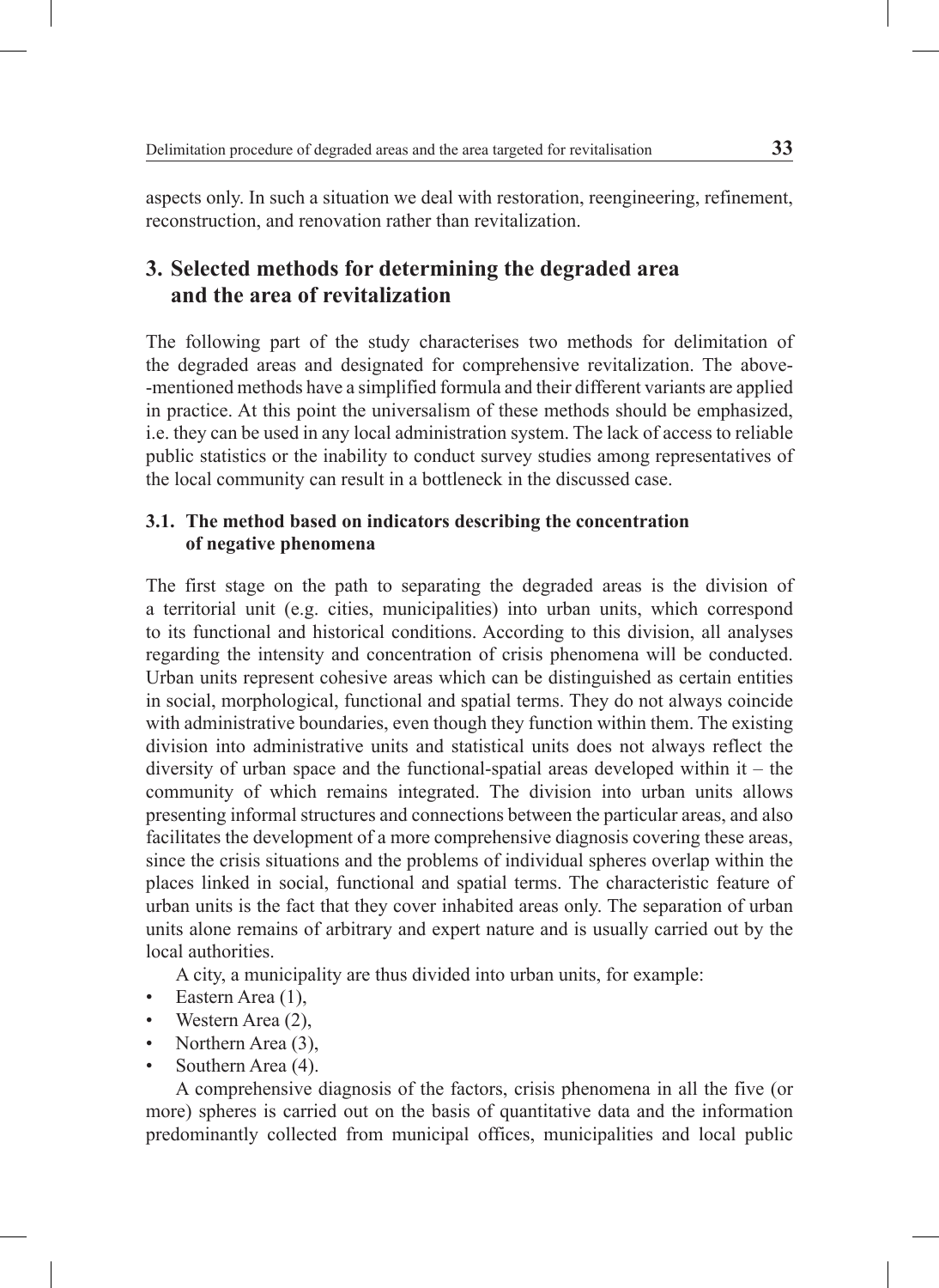statistics. For the purposes of this study the set of 17 indicators, referring to the concentration and intensity of crisis phenomena in the layout of urban units, was used. The number of indicators taken into account for analysis purposes may be higher, however, their considered number is relatively large. The general rule is that the most recent data are being used, but attention is paid to their availability, comparability and credibility.

The following indicators can be considered:

- total number of people covered by social aid (social sphere),
- number of families receiving care allowance (social sphere),
- number of carried out eviction cases (social sphere),
- total number of unemployed population (social sphere),
- total number of long-term unemployed population (social sphere),
- number of unemployed population under 25 years of age (social sphere),
- number of population aged 75+ (social sphere),
- number of working age population (social sphere),
- number of non-governmental organizations (NGOs) (social sphere),
- number of crimes and offences (social sphere),
- total number of economic entities (economic sphere),
- number of economic entities, microenterprises (0-9 employees) (economic sphere),
- traffic noise level (environmental sphere),
- road infrastructure, roads in poor technical condition (spatial-functional sphere),
- number of historic monuments (technical sphere),
- buildings of housing communities, percentage of buildings in poor technical condition (technical sphere).

The standard concentration index, taking the form: [analysed characteristic in "X" unit / population number in "X" unit] / [analysed characteristic in a municipality / population number in a municipality] can be applied to perform calculations in the social and economic sphere. This index should be interpreted as follows:

- the value from 1.25 upwards stands for a very high concentration of the analysed phenomenon,
- the value between 1.00-1.24 stands for a high concentration of the analysed phenomenon,
- the value between 0.76-0.99 stands for a low concentration of the analysed phenomenon,
- the value from 0.75 and down stands for a very low concentration of the analysed phenomenon.

It can be accepted that a crisis situation occurs when the concentration index value remains within the range  $100 - 1.24$ , whereas 1.25 and above in terms of the characteristics is typical for destimulants. The value of 1.25 means that the level of the analysed phenomenon is 25% higher, within a given unit, than the mean value for the entire municipality, taking into account the number of urban unit inhabitants. In the case of characteristics representing stimulants, the index value at the level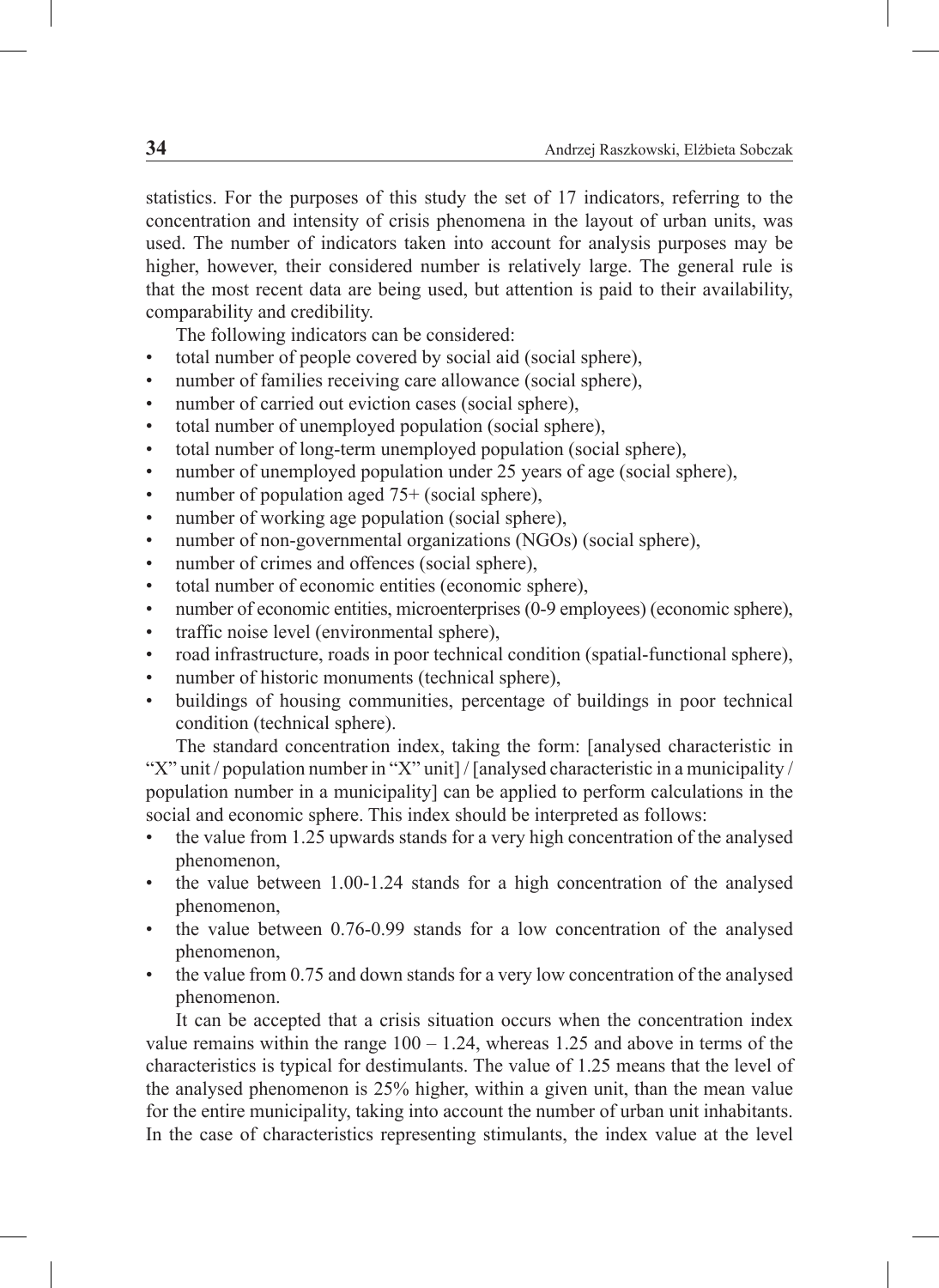between 0.76-0.99 as well as 0.75 and below was adopted as typical for a crisis situation. In the analysed case four indicators represent stimulants: the number of working age (productive) population, the number of NGOs, the total number of business entities and the number of business entities and microenterprises.

In the environmental sphere (traffic noise level), the material from the reports of the institutions examining the readings of exceeded permissible traffic noise standards can be used. A crisis situation is diagnosed when the acceptable level is exceeded. Another indicator used in this area is the level of air pollution, assuming the possibility of its different levels in individual urban units.

The spatial-functional sphere (road infrastructure, roads in poor technical condition) is analysed for example on the basis of on-site verification and the internal materials of individual territorial government units. In the technical sphere the percentage division of municipal historic monuments and the number of housing communities' buildings in poor technical condition can be carried out by their allocation to urban units. When analysing the above-mentioned phenomena, i.e. the spatial-functional and technical spheres, the results exceeding 50% can be considered as a crisis situation.

After performing the necessary calculations a collective list is prepared, e.g. in a tabular form, indicating urban units characterised by the most frequent crisis situations. For example, in the Western Area it occurred 14 times out of a possible 17, and it happened more often than in other units. In this case the Western Area was qualified as degraded. Subsequently there are two options to follow. If possible, the entire degraded area simultaneously turns into a revitalized area, whereas in the second case, a smaller area is designated for revitalization within the degraded area (Western Area). Such a designation is usually based on on-site verifications, expert knowledge and social consultations. Alternatively, another indicator analysis is conducted on a smaller scale. A situation may take place in which two degraded areas are designated, and thus two revitalization areas within their boundaries. More such potential combinations are possible. During the entire procedure both city and municipality maps with marked urban units, degraded area/areas, revitalization area/ areas are used as a support.

### **3.2. The method using survey studies**

In this case, the selection of degraded and revitalization areas is carried out in a more socialized way, based on the data collected in surveys involving residents of the entire area of a given municipality.

An exemple of such a procedure assumes using a questionnaire covering, by the scope of its questions, all the discussed spheres (social, economic, environmental, spatial-functional, technical). The distribution of the surveys is usually carried out electronically and by trained interviewers in the area of all previously separated urban units. The questionnaires can also be made available in a stationary form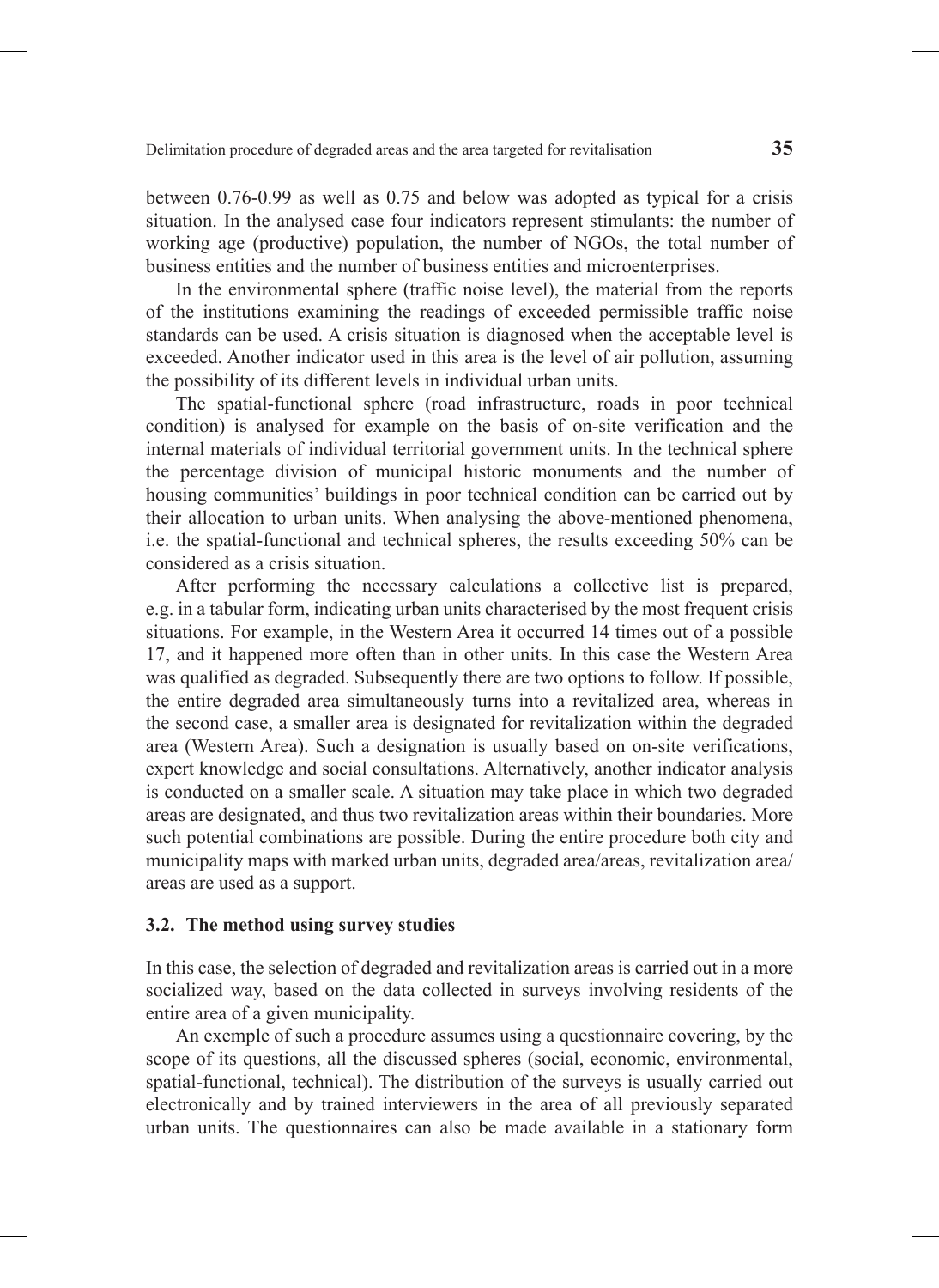(e.g. in a municipal office). Each of the residents participating in a survey is asked, for instance, to indicate a minimum of one and a maximum of two areas in a municipality (out of the four separated), which in his/her opinion meet the criteria of degraded areas. Next, with reference to all the chosen areas, he/she evaluates the intensity of problems in particular spheres (on a 5-point scale, see Table 1). In this way the area/areas characterised by the greatest degradation, following the subjective evaluation of the residents, are being identified. Apart from the residents' views, the survey can also be used to study the opinions of entrepreneurs, representatives of non-governmental organizations and local government administration employees.

| Social sphere                                                                                                                                                                                                                                                                                                                                                                                                                                                                                                                    | Economic sphere                                                                                                                                                                                                                                                                                                                                                                                                                                                                                                                                        | Environmental<br>sphere                                                                                                                                                                                                                                                                                                                                                                             | Spatial-functional sphere                                                                                                                                                                                                                                                                                                                                                                                                                                                                                                                                                                                                                   | Technical sphere                                                                                                                                                                                                                                                                                                                                                                                                                                                                                                                                |
|----------------------------------------------------------------------------------------------------------------------------------------------------------------------------------------------------------------------------------------------------------------------------------------------------------------------------------------------------------------------------------------------------------------------------------------------------------------------------------------------------------------------------------|--------------------------------------------------------------------------------------------------------------------------------------------------------------------------------------------------------------------------------------------------------------------------------------------------------------------------------------------------------------------------------------------------------------------------------------------------------------------------------------------------------------------------------------------------------|-----------------------------------------------------------------------------------------------------------------------------------------------------------------------------------------------------------------------------------------------------------------------------------------------------------------------------------------------------------------------------------------------------|---------------------------------------------------------------------------------------------------------------------------------------------------------------------------------------------------------------------------------------------------------------------------------------------------------------------------------------------------------------------------------------------------------------------------------------------------------------------------------------------------------------------------------------------------------------------------------------------------------------------------------------------|-------------------------------------------------------------------------------------------------------------------------------------------------------------------------------------------------------------------------------------------------------------------------------------------------------------------------------------------------------------------------------------------------------------------------------------------------------------------------------------------------------------------------------------------------|
| alcoholism/other<br>$\bullet$<br>addictions<br>poverty<br>$\bullet$<br>unemployment<br>$\bullet$<br>family violence<br>$\bullet$<br>insufficient level<br>$\bullet$<br>of education<br>low level of<br>participation<br>in public and<br>cultural life<br>crime<br>٠<br>emigration of<br>$\bullet$<br>residents<br>poor integration<br>$\bullet$<br>of local<br>community, low<br>sense of local<br>identity<br>local population<br>aging<br>homelessness<br>social exclusion<br>٠<br>phenomenon<br>$other: \ldots$<br>$\bullet$ | small number<br>$\bullet$<br>of local<br>enterprises<br>$\bullet$<br>low level of<br>service sector<br>development<br>mismatch<br>$\bullet$<br>hetween<br>education<br>sector and<br>labour market<br>requirements<br>$\bullet$<br>poor<br>condition,<br>competitive<br>position of<br>the local<br>enterprises<br>outflow of<br>$\bullet$<br>qualified<br>human<br>resources<br>high labour<br>$\bullet$<br>costs<br>low level of<br>$\bullet$<br>business and<br>public sector<br>cooperation<br>development<br>low level of<br>residents'<br>income | poor air quality<br>inefficient waste<br>٠<br>management<br>illegal landfills<br>$\bullet$<br>poor water<br>٠<br>quality<br>low level of<br>environmental<br>education<br>low share<br>٠<br>of energy<br>production<br>from renewable<br>sources<br>٠<br>presence of<br>waste posing<br>threat to human<br>health<br>contaminated<br>soil<br>high level of<br>traffic noise<br>$other: \ldots$<br>٠ | $\bullet$<br>absence of<br>comfortable meeting<br>places (a common<br>room etc.)<br>absence of recreation<br>$\bullet$<br>and leisure areas<br>(e.g. bike paths,<br>playgrounds, green<br>areas)<br>low aesthetics of<br>$\bullet$<br>public space<br>poor transport<br>$\bullet$<br>facilities connecting<br>with the rest of the<br>municipality<br>$\bullet$<br>condition/number of<br>roads and pavements<br>insufficient social<br>$\bullet$<br>infrastructure<br>absence of<br>$\bullet$<br>maintaining spatial<br>order<br>(kindergartens,<br>$\bullet$<br>schools, health care,<br>culture centres)<br>$other: \ldots$<br>$\bullet$ | $\bullet$<br>poor technical<br>condition of<br>buildings<br>$\bullet$<br>absence of<br>energy-saving<br>solutions in<br>buildings<br>neglected<br>$\bullet$<br>historic<br>monuments<br>absence of<br>$\bullet$<br>functioning<br>technical<br>solutions<br>allowing<br>effective usage<br>of buildings<br>(including)<br>persons with<br>disabilities)<br>significant<br>$\bullet$<br>share of old<br>housing stock<br>insufficient<br>$\bullet$<br>technical<br>infrastructure<br>(energy, heat,<br>water, gas,<br>sewage)<br>$other: \ldots$ |
|                                                                                                                                                                                                                                                                                                                                                                                                                                                                                                                                  | other:                                                                                                                                                                                                                                                                                                                                                                                                                                                                                                                                                 |                                                                                                                                                                                                                                                                                                                                                                                                     |                                                                                                                                                                                                                                                                                                                                                                                                                                                                                                                                                                                                                                             |                                                                                                                                                                                                                                                                                                                                                                                                                                                                                                                                                 |

**Table 1.** An example list of problems in particular spheres, named in the survey questionnaire to determine the problem intensity (e.g. from 1 to 5, where 5 stands for the highest intensity)

Source: authors' compilation.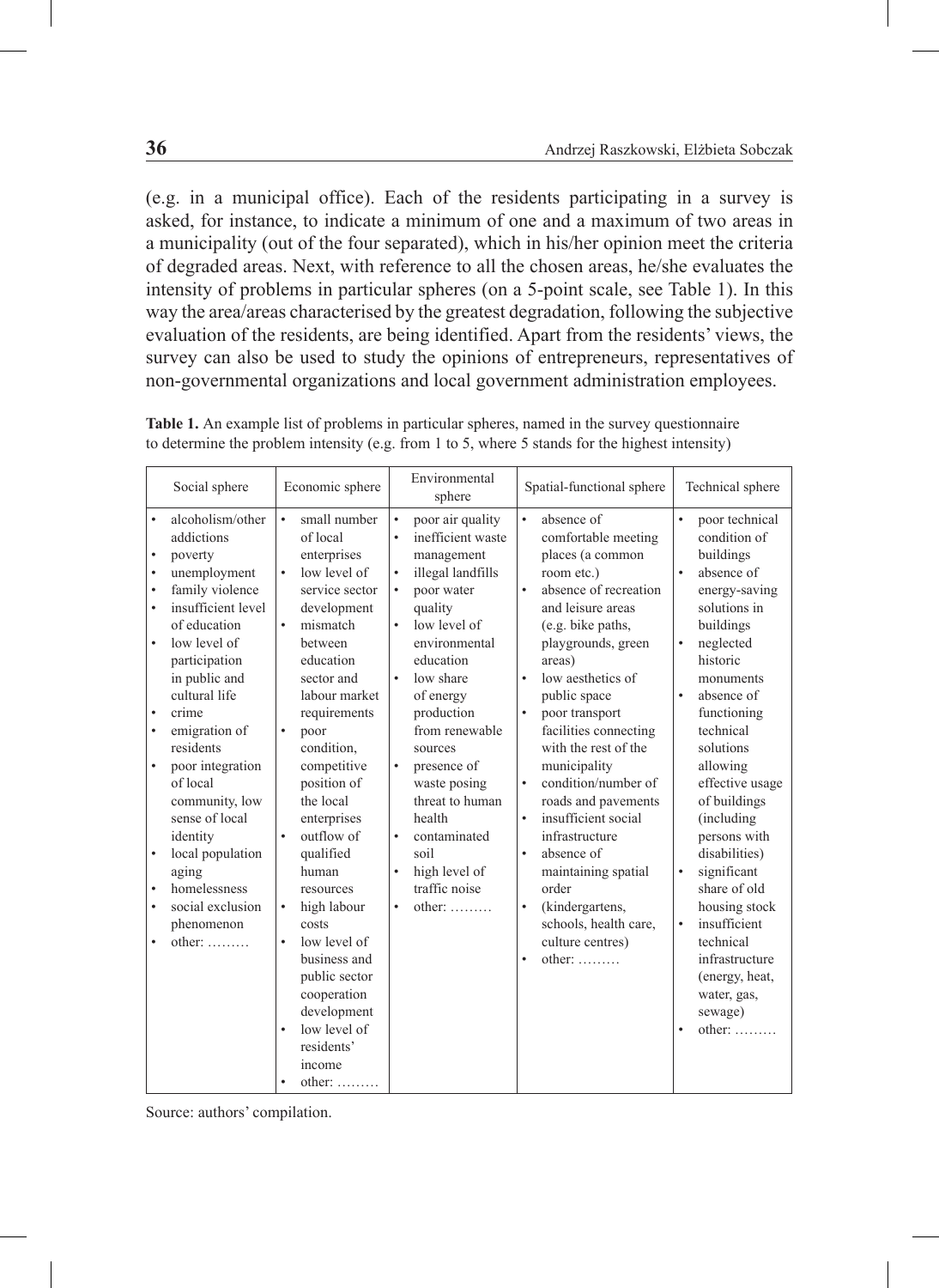The subsequent procedure is analogous to the method based on indicators, i.e. identifying the specific revitalization area is based on expert knowledge, the conducted social consultations, opinions of the representatives of the local authorities. If possible, the degraded area is entirely qualified for revitalization. Similarly to the indicator-based delimitation, various modifications and variants of the survey-based method are applied.

The major deficiency of this method is the subjective approach of the respondents involved in the study, which can be avoided to a large extent by applying indicators. In turn, the endogenous nature of such revitalization area's delimitation can function as an advantage. The local population knows their place of residence best and is aware which areas require corrective actions, therefore such social sensitivity is as valuable as the quantitative approach to the discussed problems.

## **4. Conclusion**

One more general, nevertheless important criterion should be mentioned – the areas designated for revitalization should present a significant importance for local development. The discussed delimitation procedures for degraded areas and the revitalization area are of used as examples and do not represent the only solution in this respect. Combined methods supported by desk research are also used. It seems crucial to match the delimitation process to the specificity of the municipality and the availability of reliable statistical data.

It is worth highlighting that the revitalization stakeholders have full access to all information, documents and participate in each of its stages (including delimitation), thus it is subject to civic control. Such control is manifested by exercising supervision over the functioning of public institutions, institutions of public trust, as well as increasing their transparency and respecting the rules of good governance. The described control results from the fact that processes associated with revitalization are usually carried out by public authorities, local governments, as the leaders, along with the support of private sector entities.

## **Bibliography**

Allen M., 2001, *Analysing the Organisational Environment*, Select Knowledge Limited, Hertfordshire.

Bartniczak B., Raszkowski A., 2017, *Sustainable development in the Russian Federation – indicator- -based approach*, Problemy Ekorozwoju – Problems of Sustainable Development, vol. 13. no. 2, pp. 133-142.

Becker R., Collins R., 2003, *Human Capital Investment*, [in:] Wagner F., Joder T., Mumphrey A. (eds), *Human Capital Investment for Central City Revitalisation*, Routledge, New York.

Edwards M., Hulme D., 1995, *NGO Performance and Accountability. Introduction and Overview*, [in:] Edwards M., Hulme D. (eds), *Non-governmental Organisations. Performance and Accountability. Beyond the Magic Bullet*, Earthscan Publications, London.